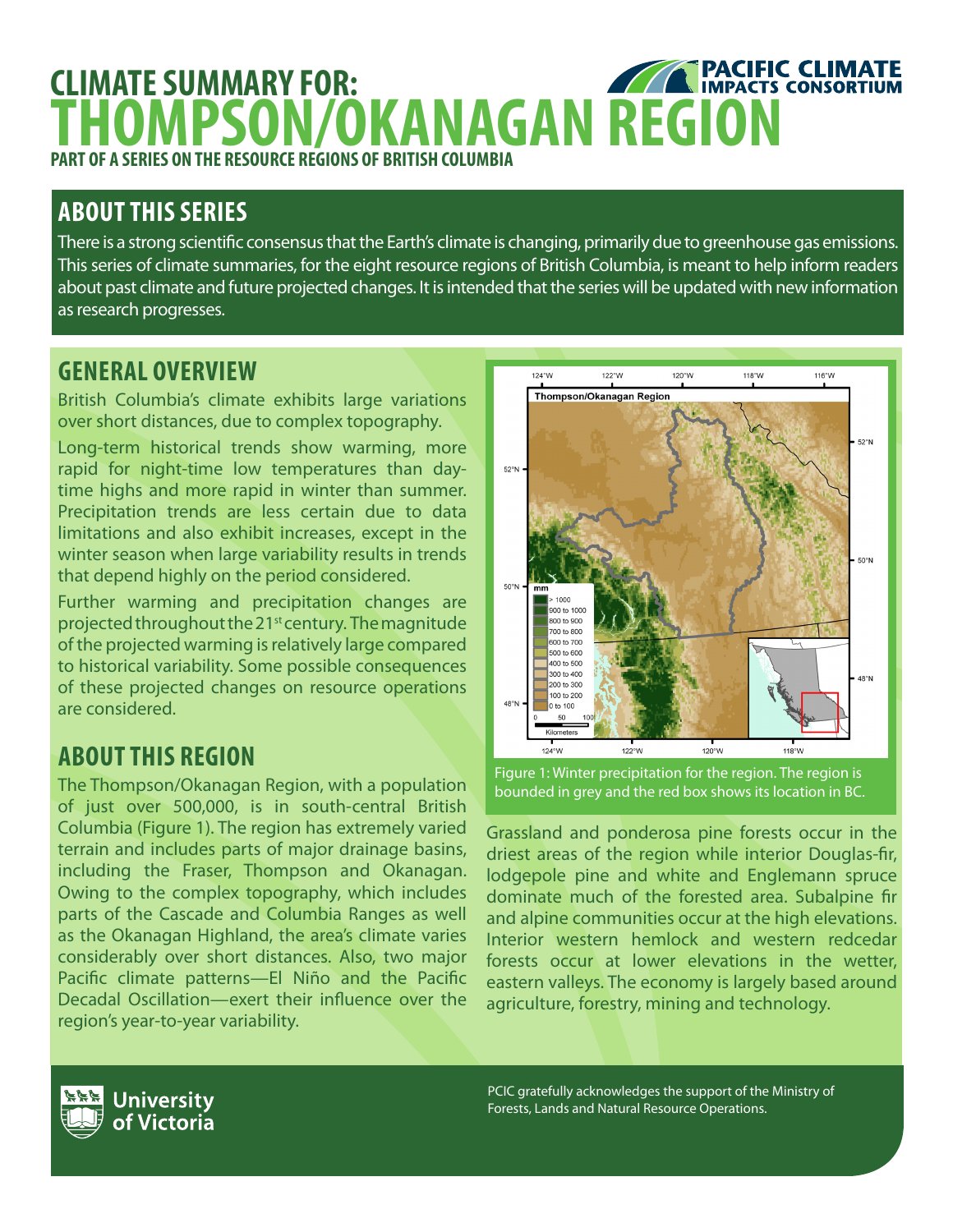Precipitation is historically greatest in the autumn and winter seasons, and least in the spring. Areas with the least winter precipitation historically (less than 100 mm) include the rainshadow of the Coast Mountains as far east as Kamloops and much of the Okanagan valley (Figure 1). In contrast, the western edge and northeastern portion of the region include several locations with winter precipitation over 500 mm and at the highest elevations over 1000 mm. There are large interannual variations in seasonal and annual precipitation.

#### $\tilde{a}$  $-CANGBID 2009$  $T$ rends:  $\blacksquare$  $-1901 - 2009$  $\frac{\infty}{2}$ Seasonal Mean<br>Temperature (°C)  $\frac{6}{1}$  $\frac{4}{4}$ ่อ  $\subseteq$ 2010 1900 1910 1920 1930 1940 1950 1980 1990 2000 1960 1970 Thompson/Okanagan average historical winter temperature and trends CANGRID 2009  $-1901 - 2009$ Trande:  $-1951 - 2009$ Seasonal Mean<br>Temperature (°C) စု  $-10$  $\frac{1}{2}$  $1910$  $1920$ 1930 1940 1950 1960 1970 1980 1990 1900 2000 2010

Thompson/Okanagan average historical summer temperature and trends

## **HISTORICAL TRENDS**

The historical annual trend (based on the CANGRID dataset<sup>1</sup>) indicates that just over 1  $°C$ of warming has already occurred during the 20<sup>th</sup> century. Summer and winter trends are plotted in



| Table 1: Temperature Trends (°C per decade) for the Thomson/Okanagan Region |                     |                                                                      |                     |                                                                      |  |  |  |
|-----------------------------------------------------------------------------|---------------------|----------------------------------------------------------------------|---------------------|----------------------------------------------------------------------|--|--|--|
| Period                                                                      | Trend*<br>1901-2009 | <b>Statistical Uncertainty in</b><br>Trend <sup>3</sup><br>1901-2009 | Trend*<br>1951-2009 | <b>Statistical Uncertainty in</b><br>Trend <sup>3</sup><br>1951-2009 |  |  |  |
| Spring (MAM)                                                                | 0.12                | 0.03 to 0.20                                                         | 0.24                | 0.03 to 0.45                                                         |  |  |  |
| Summer (JJA)                                                                | 0.10                | 0.06 to 0.15                                                         | 0.24                | 0.10 to 0.38                                                         |  |  |  |
| Autumn (SON)                                                                | 0.07                | 0.00 to 0.14                                                         | 0.07                | $-0.13$ to $0.28$                                                    |  |  |  |
| Winter (DJF)                                                                | 0.18                | 0.05 to 0.30                                                         | 0.21                | $-0.09$ to $0.49$                                                    |  |  |  |
| Annual                                                                      | 0.12                | 0.07 to 0.18                                                         | 0.21                | 0.09 to 0.32                                                         |  |  |  |

\*The reported trend is the trend that best describes the change over time in the observations. **Bold** indicates a trend that is statistically significant at the 5% significance level. Multiply the trend by 5 or 10 to get the total amount of change over a 50 or 100-year period, respectively.

Figures 2 and 3, while trends for all seasons are provided in Tables 1 and 2. The warming trend is greater over the 1951-2009 period. These trends are regional averages. In regions with complex topography, trends could vary considerably with elevation<sup>1</sup>.

Warming has occurred in all seasons. In most cases, trends are large relative to historical variability, as indicated by statistical significance. The historical mean seasonal precipitation for

the region is greatest in the winter (about 220 mm). Compared to other regions of British Columbia, precipitation is fairly uniform across the region, with the exception of slightly larger precipitation amounts in mountainous terrain along some of the edges of the region. However, precipitation varies considerably from year to

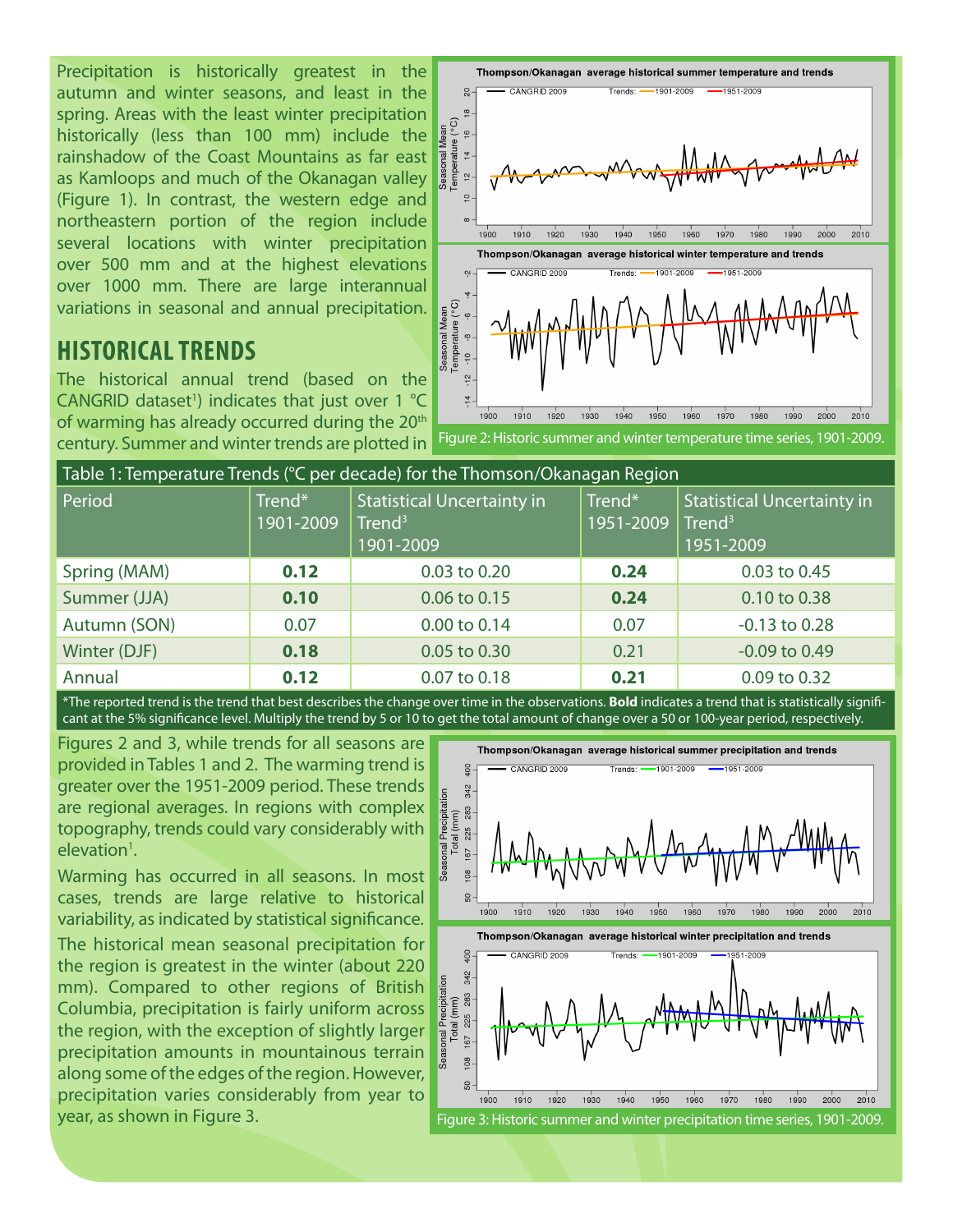| Table 2: Precipitation Trends (mm/season per decade) for the Thomson/Okanagan Region |                                        |                                                |                     |                                                                      |  |  |  |
|--------------------------------------------------------------------------------------|----------------------------------------|------------------------------------------------|---------------------|----------------------------------------------------------------------|--|--|--|
| Period                                                                               | Trend*<br>1901-2009 Trend <sup>3</sup> | <b>Statistical Uncertainty in</b><br>1901-2009 | Trend*<br>1951-2009 | <b>Statistical Uncertainty in</b><br>Trend <sup>3</sup><br>1951-2009 |  |  |  |
| Spring (MAM)                                                                         |                                        | $2$ to 6                                       |                     | 2 to 12                                                              |  |  |  |
| Summer (JJA)                                                                         |                                        | $1$ to $7$                                     | $\overline{4}$      | $-4$ to 11                                                           |  |  |  |
| Autumn (SON)                                                                         |                                        | $1$ to $8$                                     | 9                   | 2 to 16                                                              |  |  |  |
| Winter (DJF)                                                                         |                                        | $0$ to $6$                                     | -6                  | $-13$ to 0                                                           |  |  |  |

\*The reported trend is the trend that best describes the change over time in the observations. **Bold** indicates a trend that is statistically significant at the 5% significance level. Multiply the trend by 5 or 10 to get the total amount of change over a 50 or 100-year period, respectively.

Precipitation in the region has been increasing over both time periods during all seasons, with the exception of 1951-2009 winter precipitation, which has a negative trend. Low confidence in precipitation observations in the early part of the century implies a need for caution in interpreting the difference between short- and long-term winter precipitation trends. Large year-to-year and decade-to-decade variability in winter precipitation and the choice of time period used for fitting trends also affect this result.

### **FUTURE CLIMATE PROJECTIONS**

Climate models project<sup>4</sup> warming throughout the 21<sup>st</sup> century for all seasons that is large compared to historical variability (Figure 4). The black bar shows historical interannual variability as represented by ± one standard deviation of temperature around the 1961-1990 average (vertical line). The projected change in the average is shown for three future periods.

Summer is projected to warm slightly more than other seasons, by 2.2  $°C$  (1.5  $°C$  to 3.0  $°C$ ) by the 2050s and 3.4 °C (2.0 °C to 5.6 °C) by the 2080s.

Projected precipitation changes are relatively modest compared to historical variability, as shown in Figure 4. By the 2080s the median projection indicates an increase of about 10 %, relative to the 1961-1990 baseline, in all seasons but summer when a roughly 10 % decrease is projected.

Note that in Table 3 and Figure 4, the projections from two different emissions scenarios (A2 and B1) are combined to give a range of anticipated future change. In the early and middle of the  $21^{st}$ century, the emissions scenario has little influence on the amount of projected change. The ensemble projected annual warming is 2.7 °C (1.6 °C to 4.4° C) by the 2080s. The projections following the higher



Figure 4: Cumulative seasonal precipitation and mean seasonal temperature projections for three future periods, the 2020s (2011-2040), 2050s (2041-2070) and 2080s (2071-2100). These are 30-year regional averages. The width of the bands indicate the range of projections. The thin, upper black line and the lower band indicate the average and the variability, respectively, over the 1961-1990 reference period.

(A2) emissions scenario represent the warmer portion of the projected range of change (and vice versa for lower emissions, B1).

The summer mean temperature for the Thompson-Okanagan region during the  $20<sup>th</sup>$  century was about 13 °C. The warmest 10 % of summers were almost 2 °C warmer than this average, about 15 °C averaged across the entire region. Under the median summer warming of 3.4 °C, over two-thirds of summers in